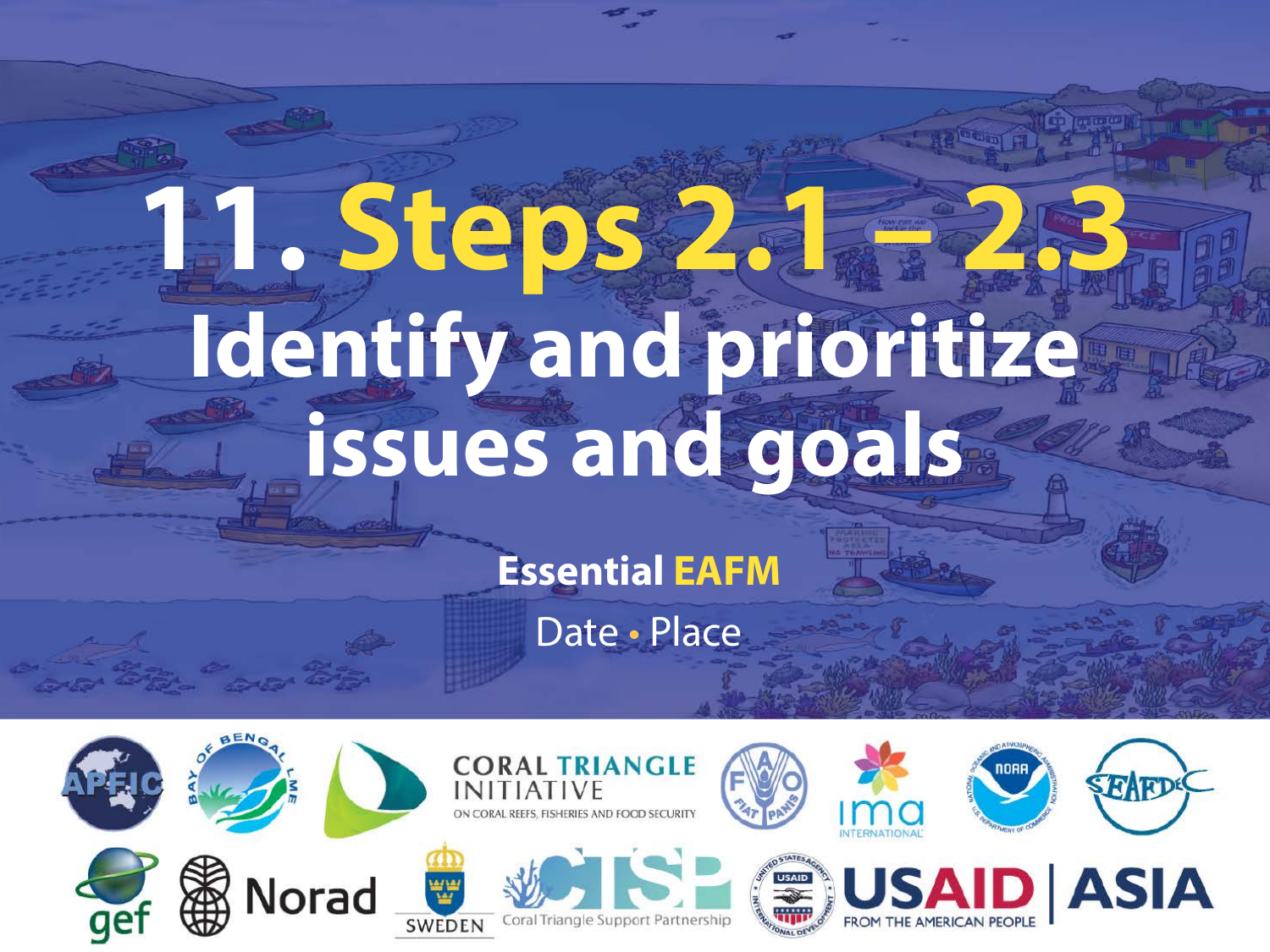

#### **11. STEP 2: IDENTIFY & PRIORITIZE ISSUES & GOALS** 2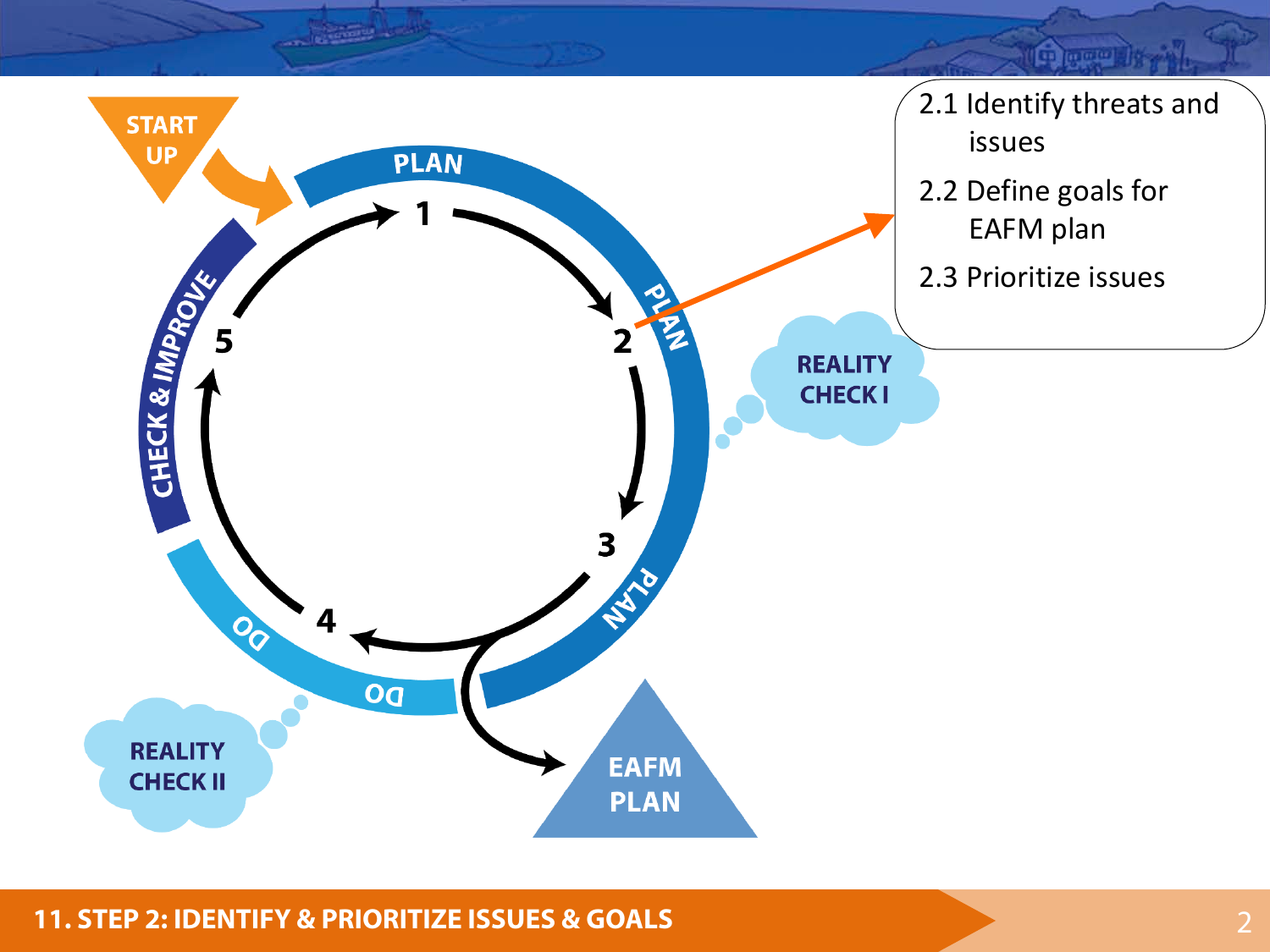## **Session objectives**

#### *After this session you will be able to:*

- Identify your FMU-specific issues
- Develop goals for the EAFM plan
- Prioritize issues through risk assessment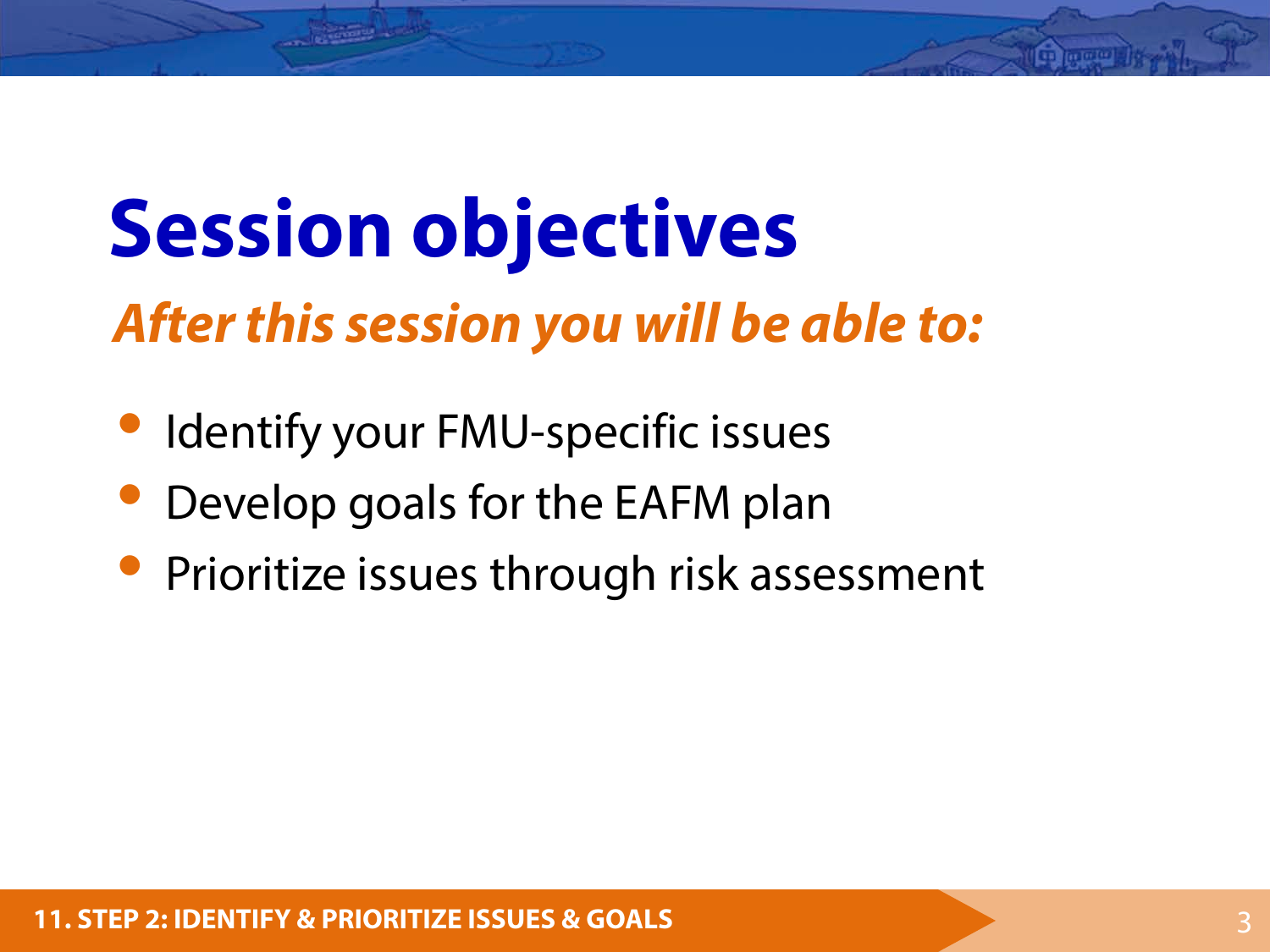## **2.1 Identify threats and issues for the FMU**

• What are the specific threats and issues for the FMU?

• Cover all 3 EAFM components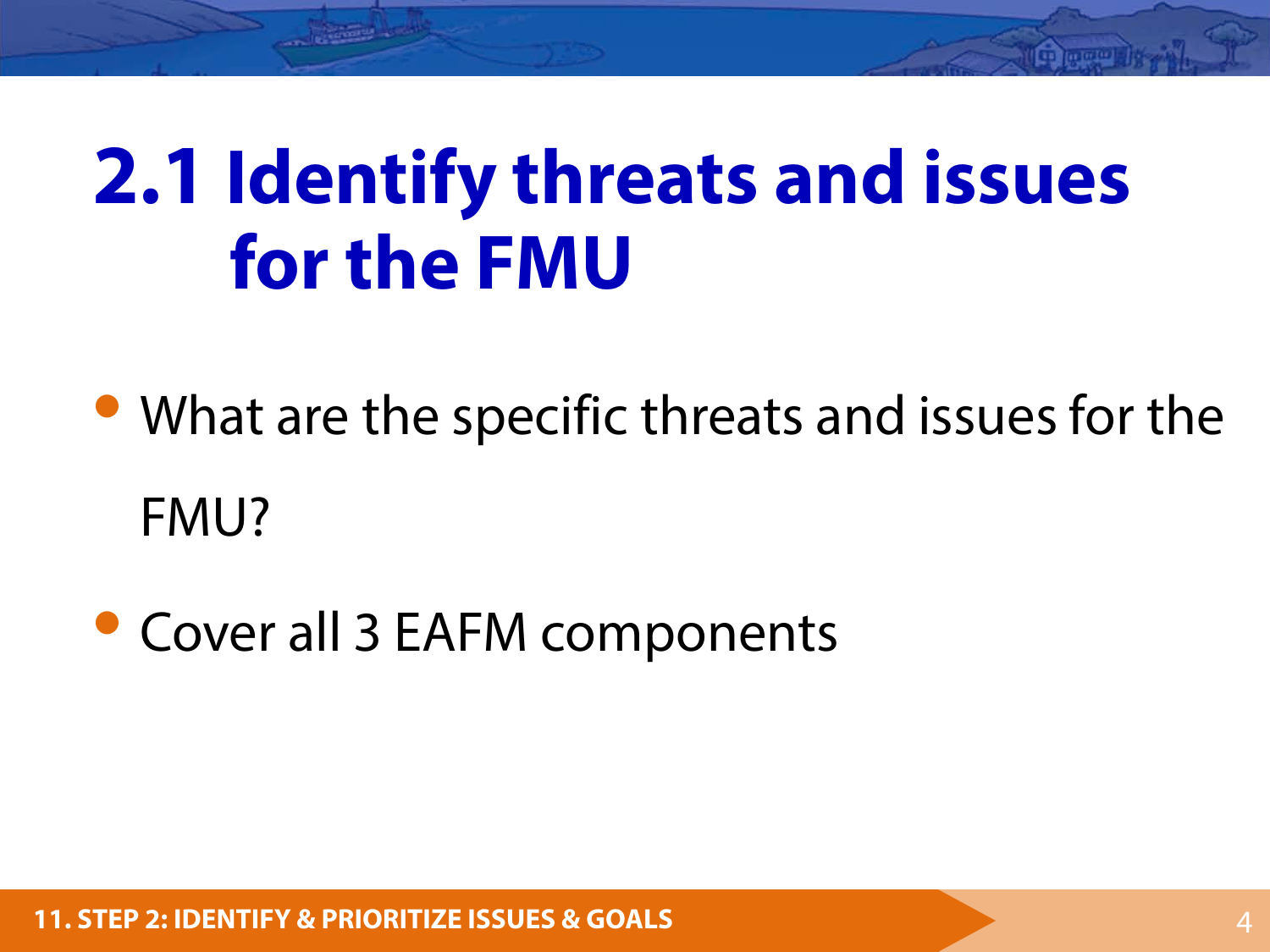## **Causes and effects**

- There is a wide variety of threats and issues
	- some are very broad (e.g. climate change, pollution)
	- some are very specific (e.g. bombing reefs)
- This is because there is a mixture of causes and effects of the issue
- One tool that helps separate out causes and effects is called a **Problem Tree**

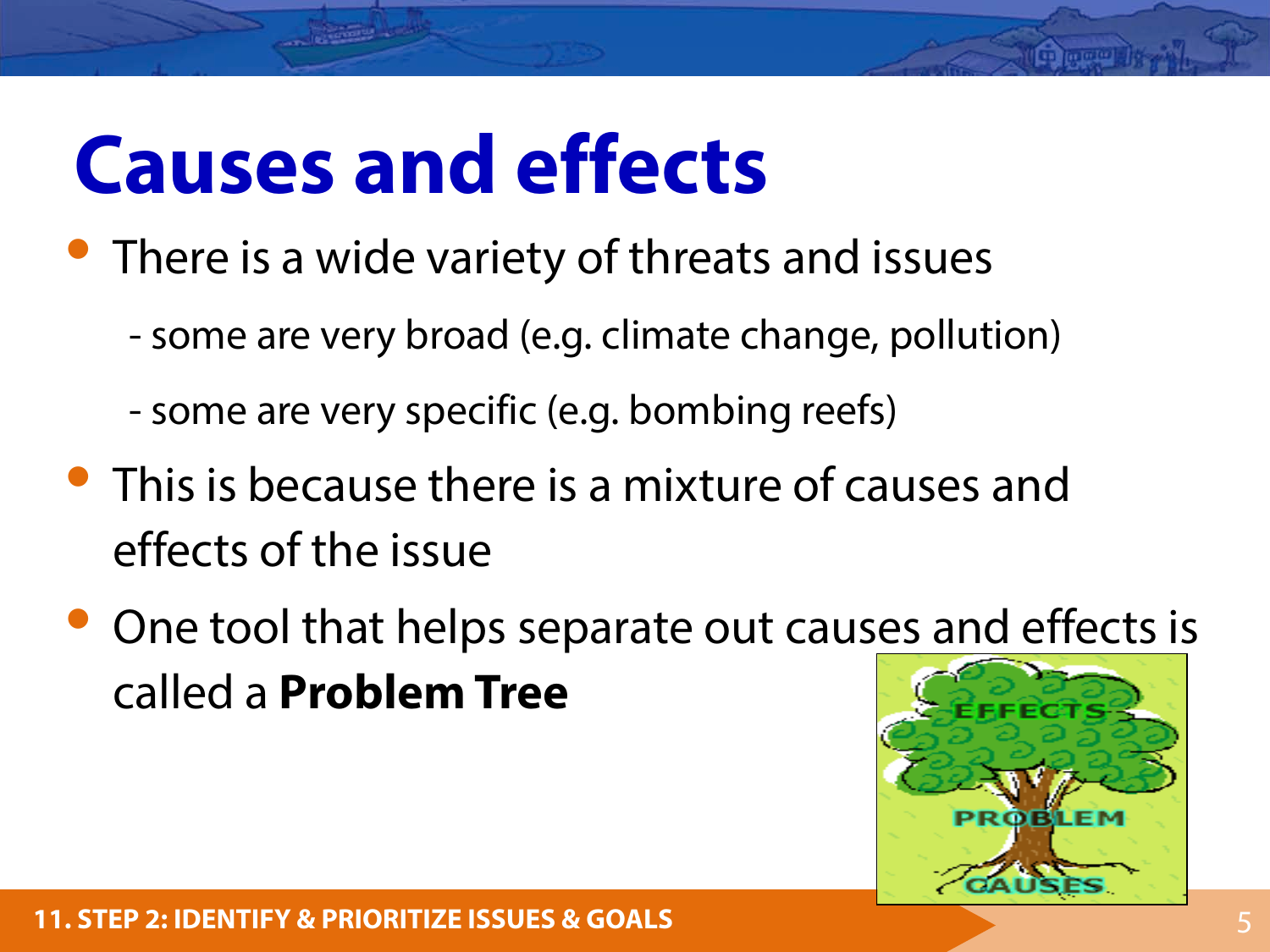## **Terms used in a problem tree**

- **Driver:** large-scale events that have a flow-on effect on many issues
	- e.g. climate change or growth in population and wealth
- **Effect:** the effect to issue is having
	- e.g. loss of income
- **Core problem:** the actual problem
- **Causes:** the cause of the problem. Can be further broken down into main causes and underlying causes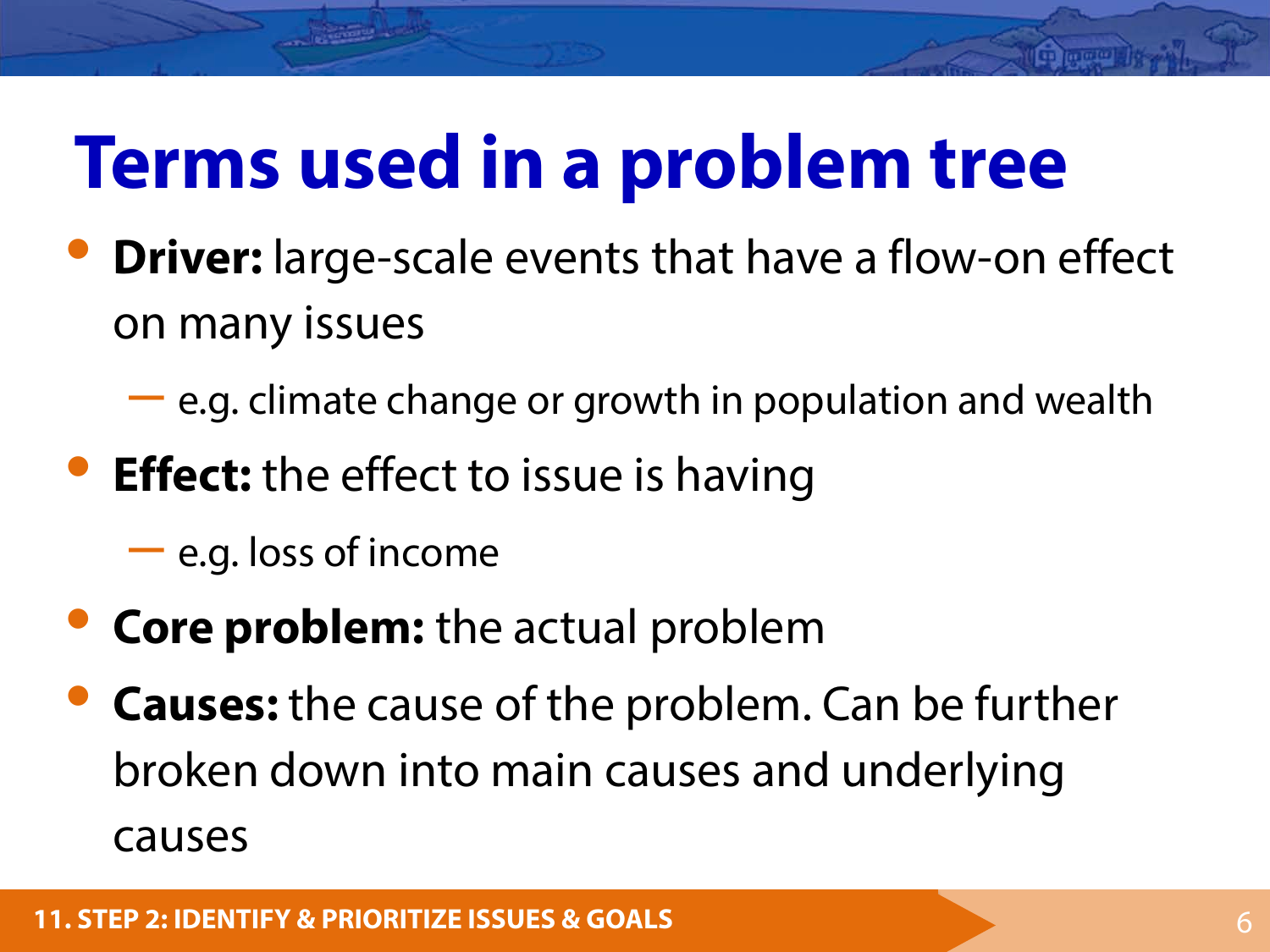## **Problem tree**



**Community**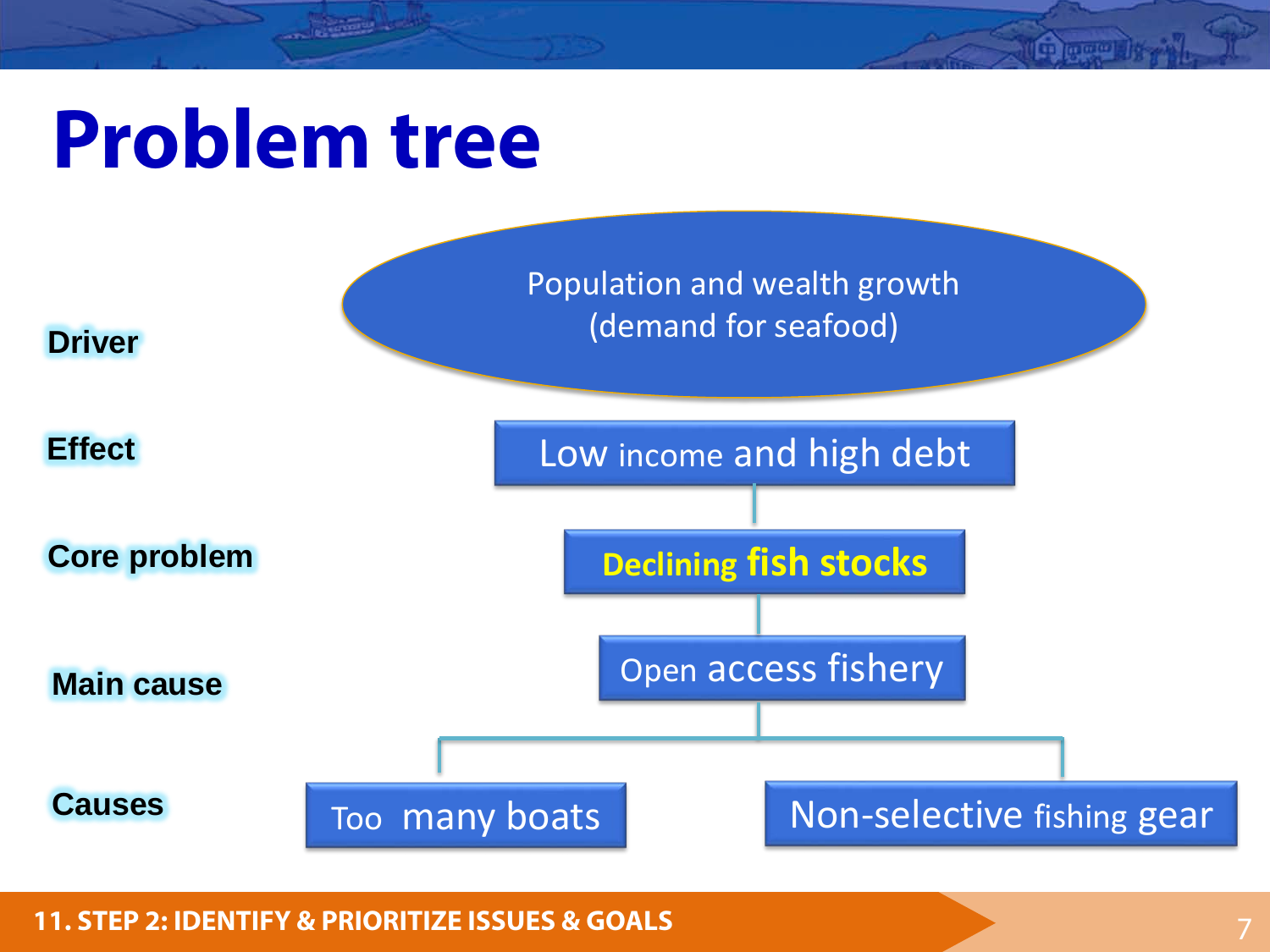

**Growin**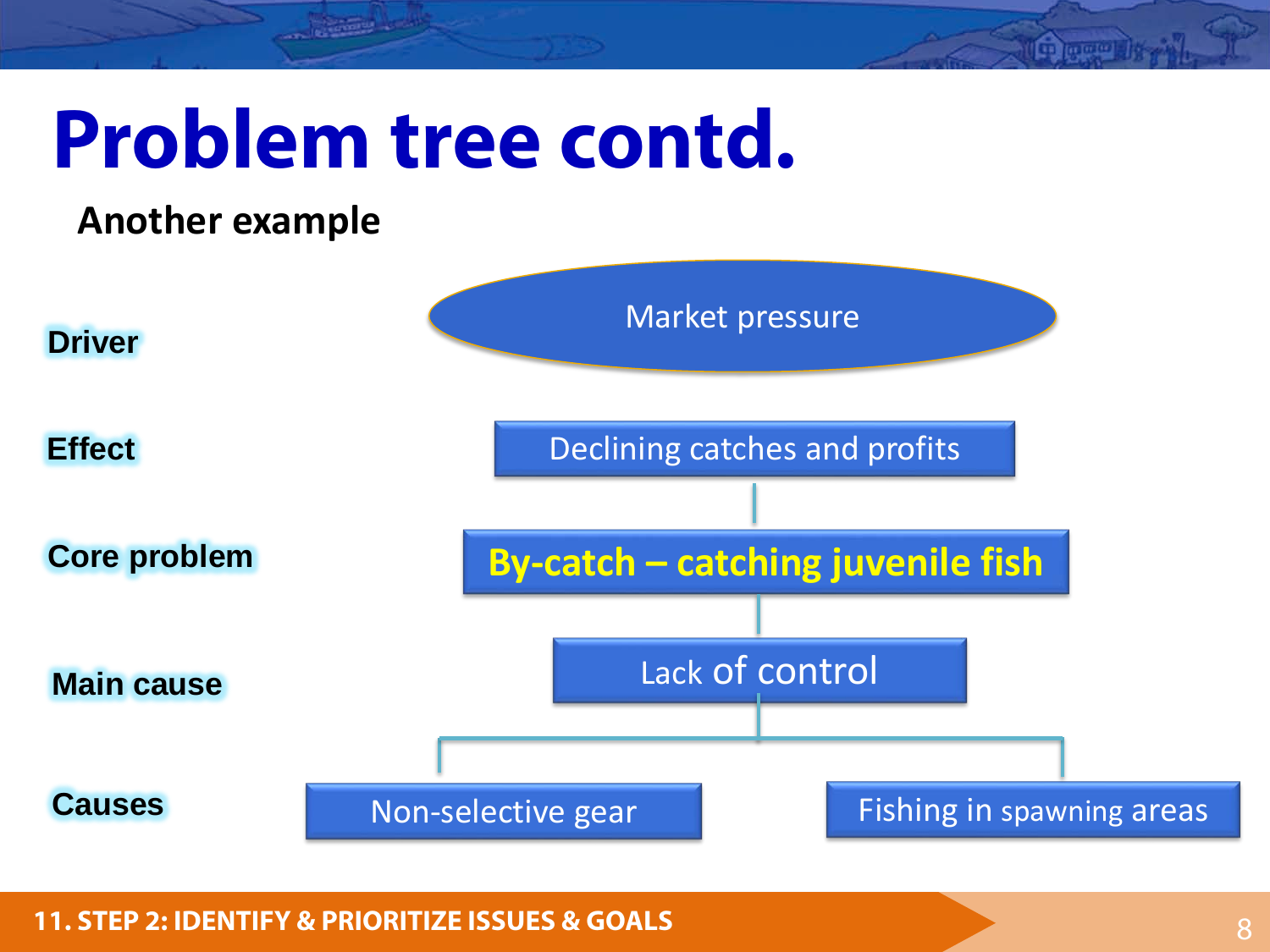### **In your groups**

*Using the threats and issues related to fisheries and associated ecosystem develop on day 1*

- **1. Add/remove issues to make them specific to the FMU.**
- **2. Divide the issues into 4 levels on a flip chart – drivers, effects, core problem, and causes**

**NB: Some issues may be too broad (e.g. pollution) and may need to become more specific.**

*Don't worry too much if a given issue is hard to categorise. We will revisit later.*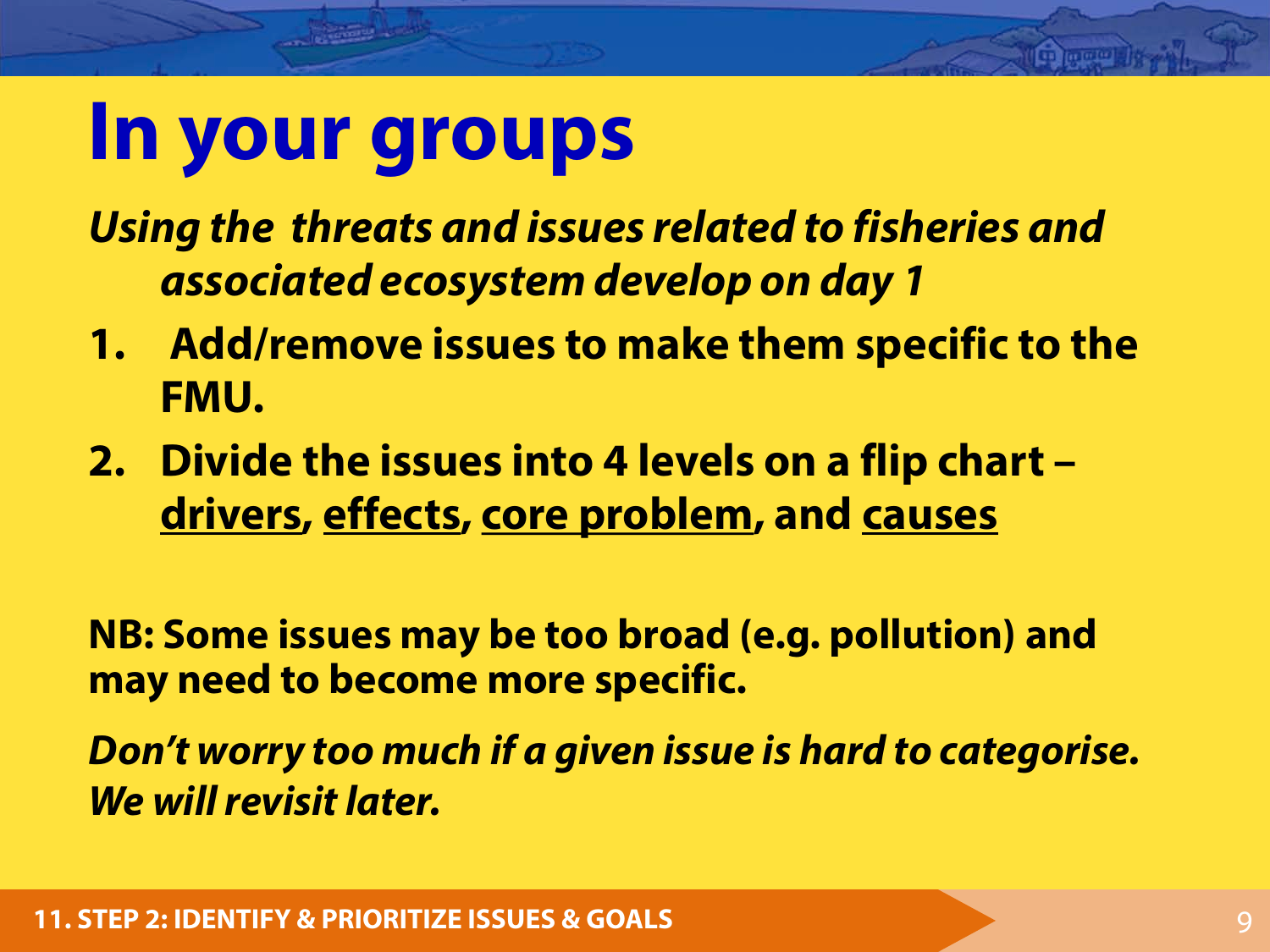#### **Using the problem tree** You can use the *problem tree* to help*:*

- 1. Write section 3 of the EAFM Plan "Threats and Issues"
- 2. Identify **drivers** that can be put aside because they are out of our control
- 3. Help set the "goals" by looking at the **effects**
- 4. Sort out which are the real **core problems** and objectives
- 5. Identify **causes** that can be addressed by management actions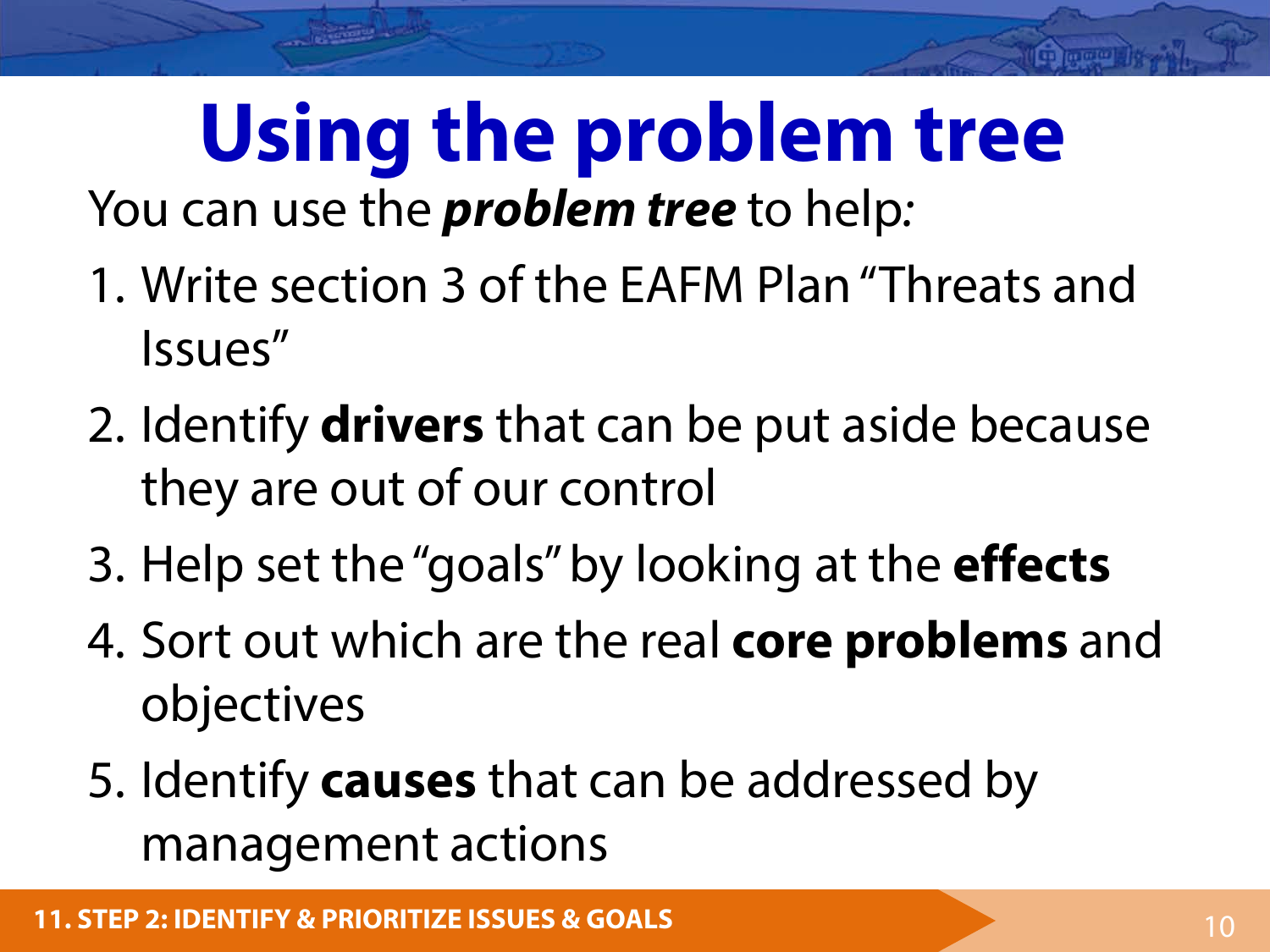# **Using the problem tree**



**11. STEP 2: IDENTIFY & PRIORITIZE ISSUES & GOALS** 11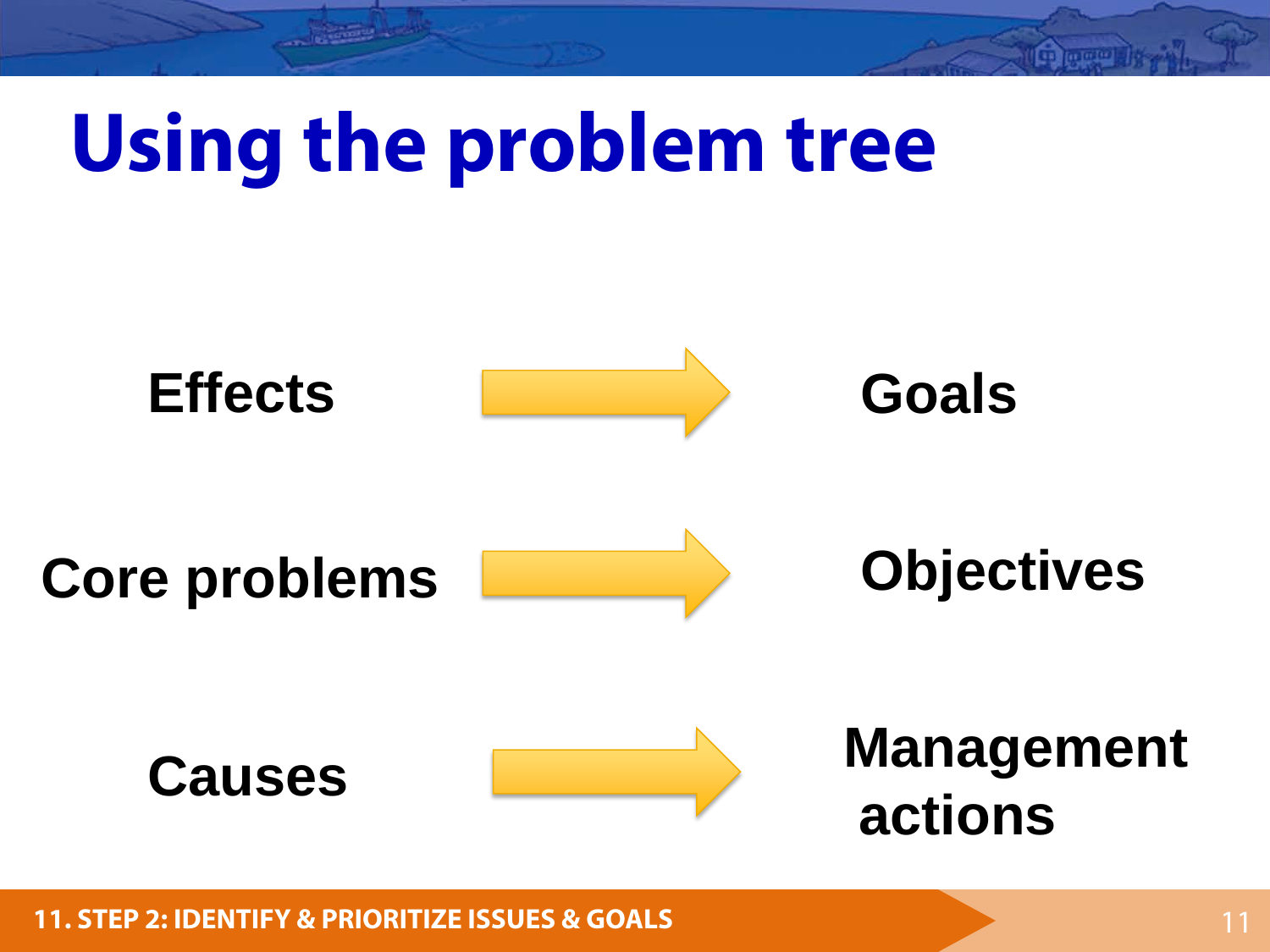## **2.2 Goals**

**Goals can now be developed.** 

*A goal paints a picture of what it you want different components of the FMU to look like in the future (5-10 years time)*

#### **For example:**

- **"Restored and sustainably managed fisheries and other living marine resources and habitats"**
- **"Improved livelihoods of communities that are dependent on the fisheries resources"**
- **"The FMU is well governed with good compliance and enforcement"**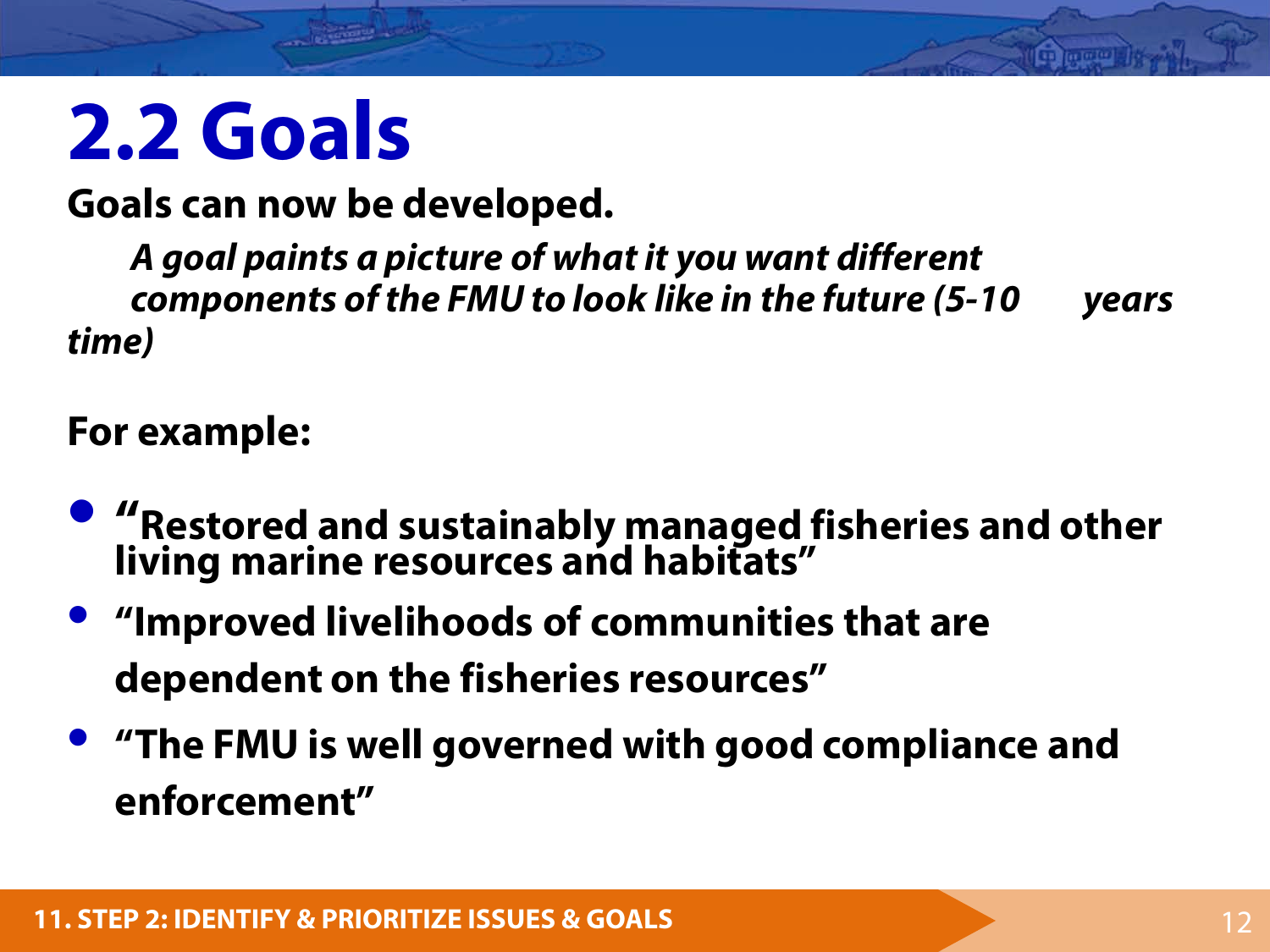# **The hierarchy (levels)**

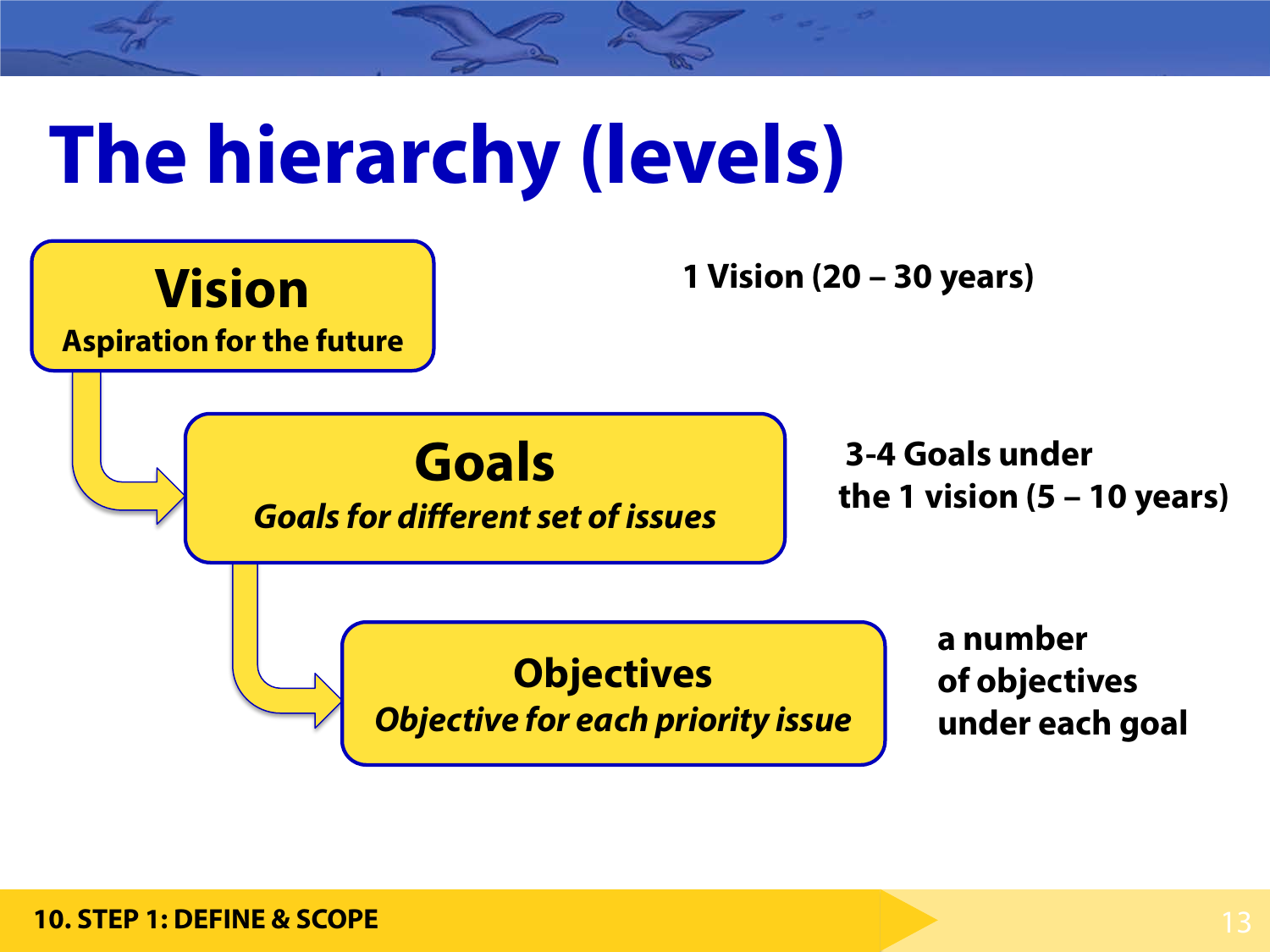

**11. STEP 2: IDENTIFY & PRIORITIZE ISSUES & GOALS 14 And 20 And 20 And 20 And 20 And 20 And 20 And 20 And 20 And 20 And 20 And 20 And 20 And 20 And 20 And 20 And 20 And 20 And 20 And 20 And 20 And 20 And 20 And 20 And 20**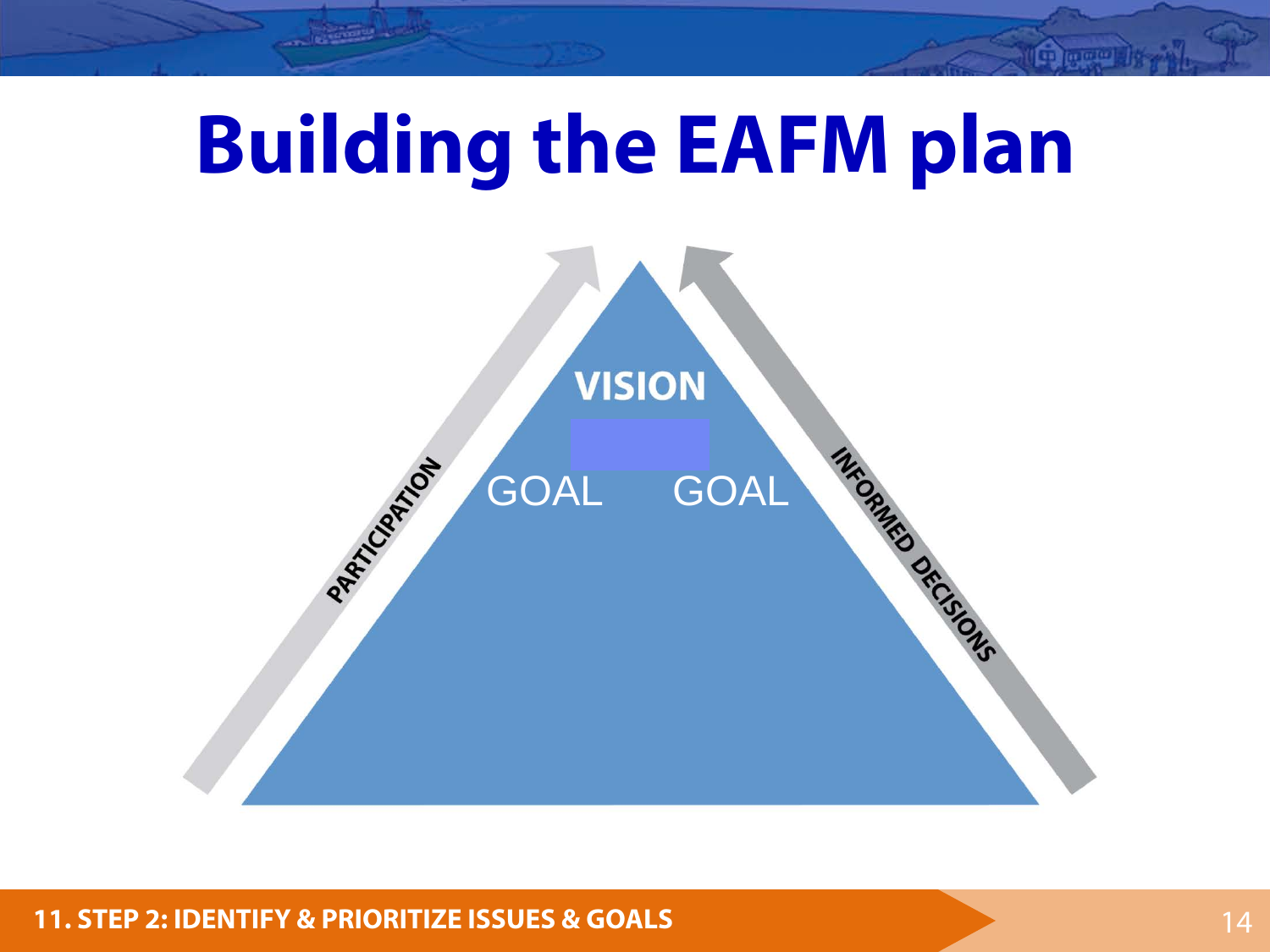## **In your groups**

- **1. Remove drivers from the flip chart and put aside (these are out of our control)**
- **2. Group the effects within each of the 3 components**
- **3. Set a goal for each component by looking at the effects**

*Note: Ecological well-being = fish + environment*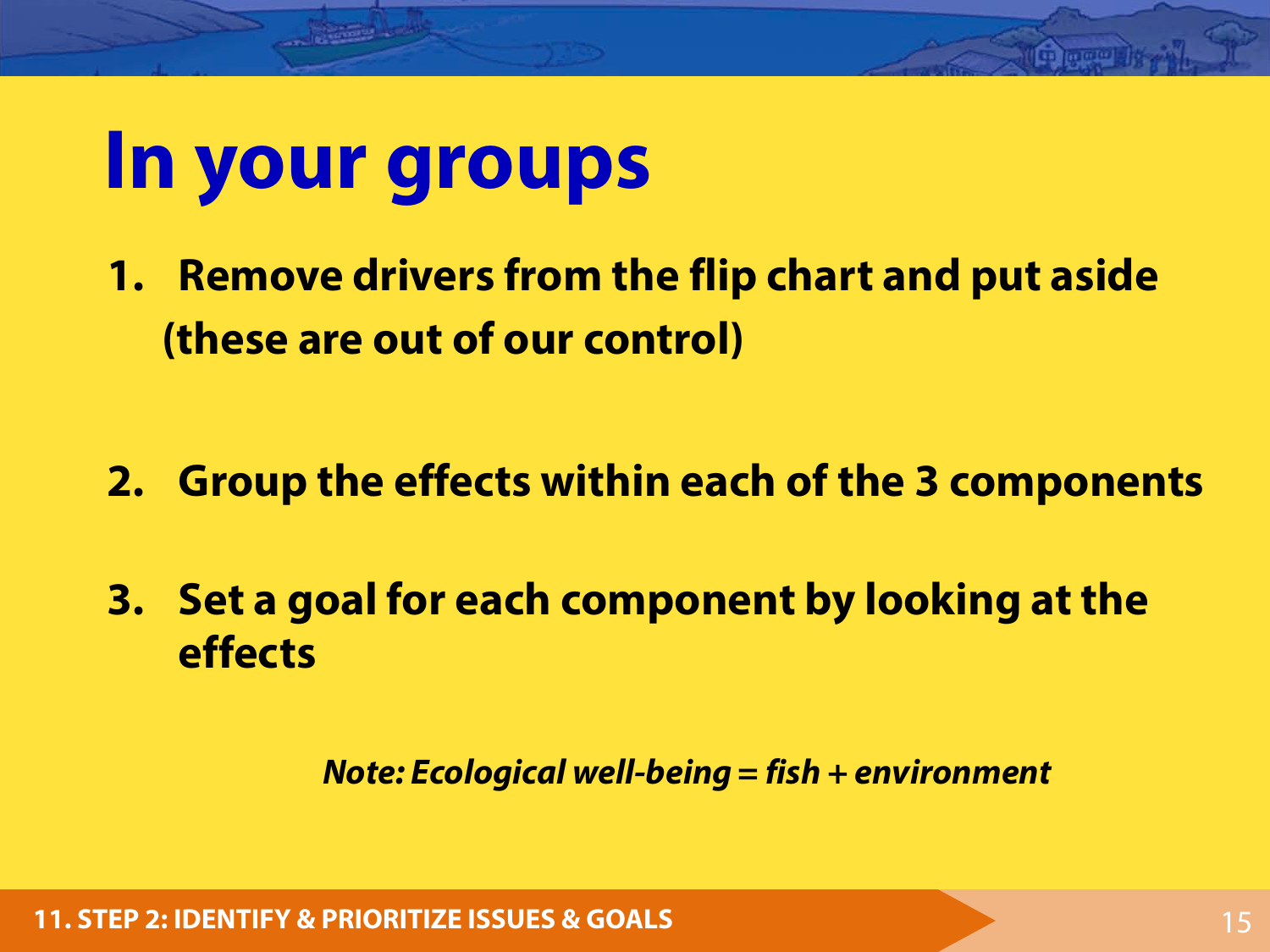### **EAFM Plan outline**

#### *We can use the results in the EAFM plan*

#### **EAFM Management Plan for FMU XX**

- 1. Vision (Step 1)
- 2. Background (Step 1)
- **3. Major threats and issues (Step 2) 4. Goals (Step 2)** *3-4 based on themes*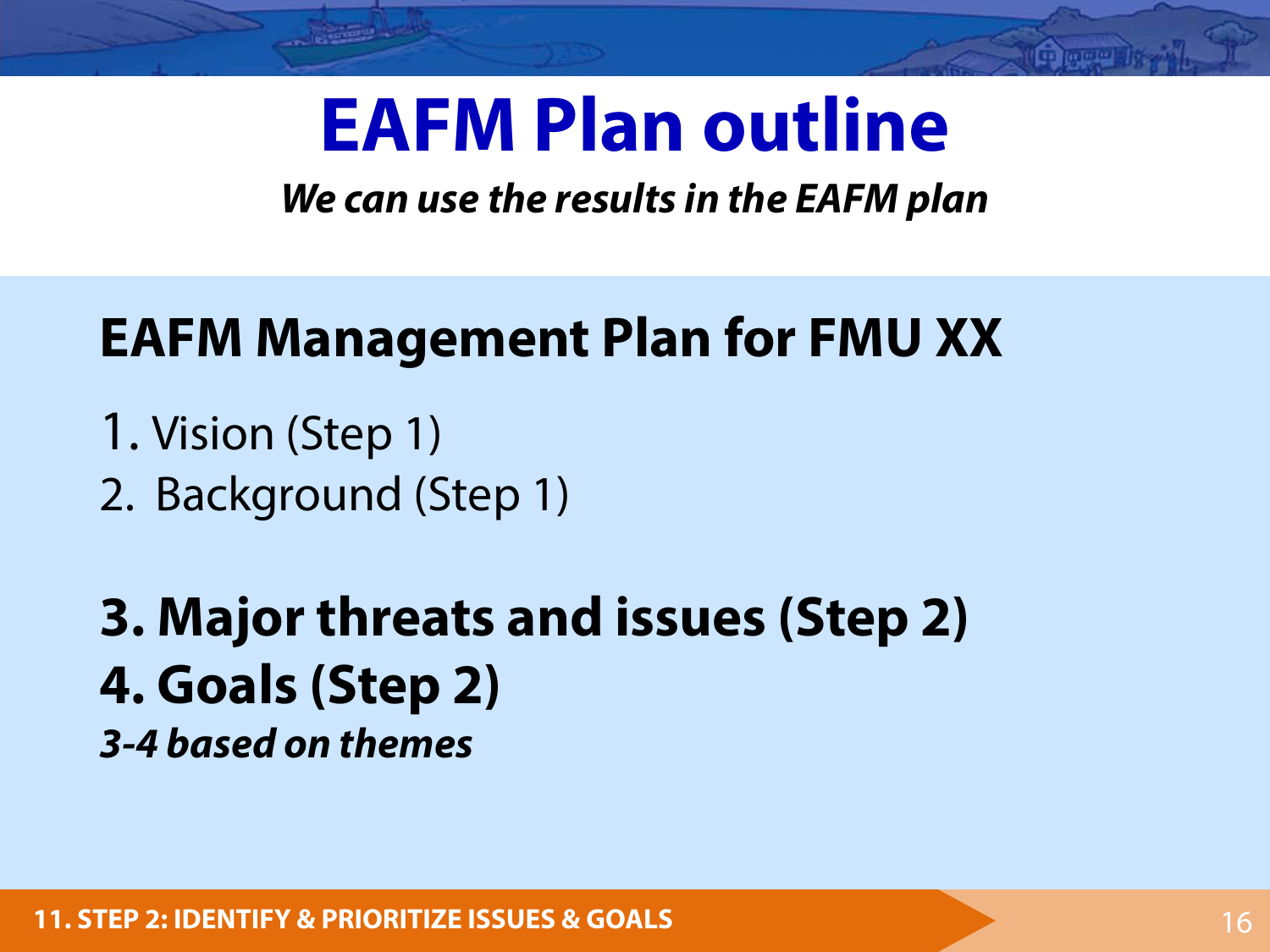## **2.3 Prioritizing issues**

- Even after sorting out the core problems, there can still be a long list
- Need to prioritize these as they cannot all be managed at once

To prioritize them:

- Use a tool to sort them, for example:
	- Simple ranking
	- Risk assessment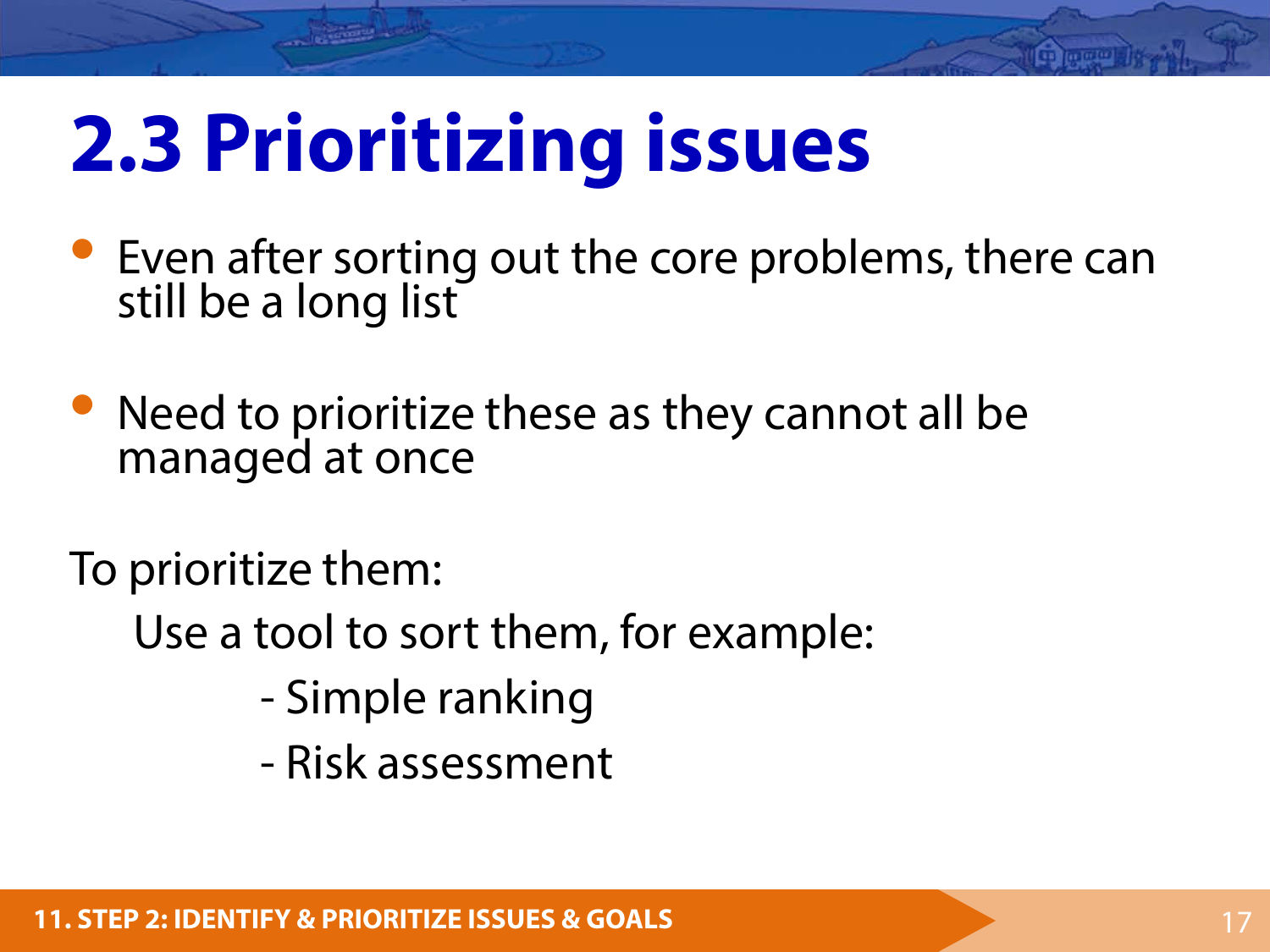## **Risk assessment**

- How likely is it to go wrong? (likelihood)
- What would be the consequences of it going wrong? (impact)

#### **RISK = LIKELIHOOD x IMPACT**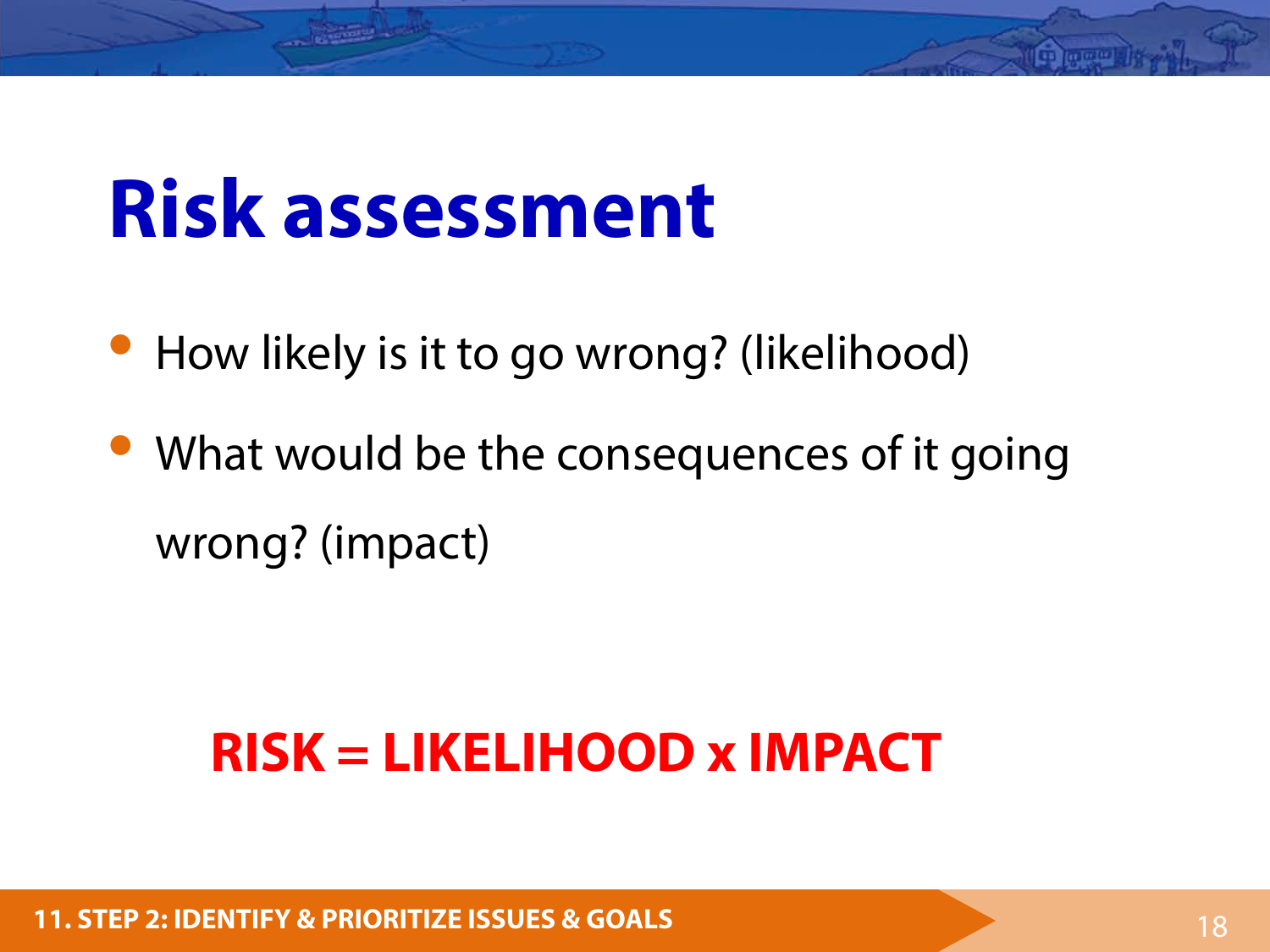## **Prioritization based on risk**



**Impact** 

**Children**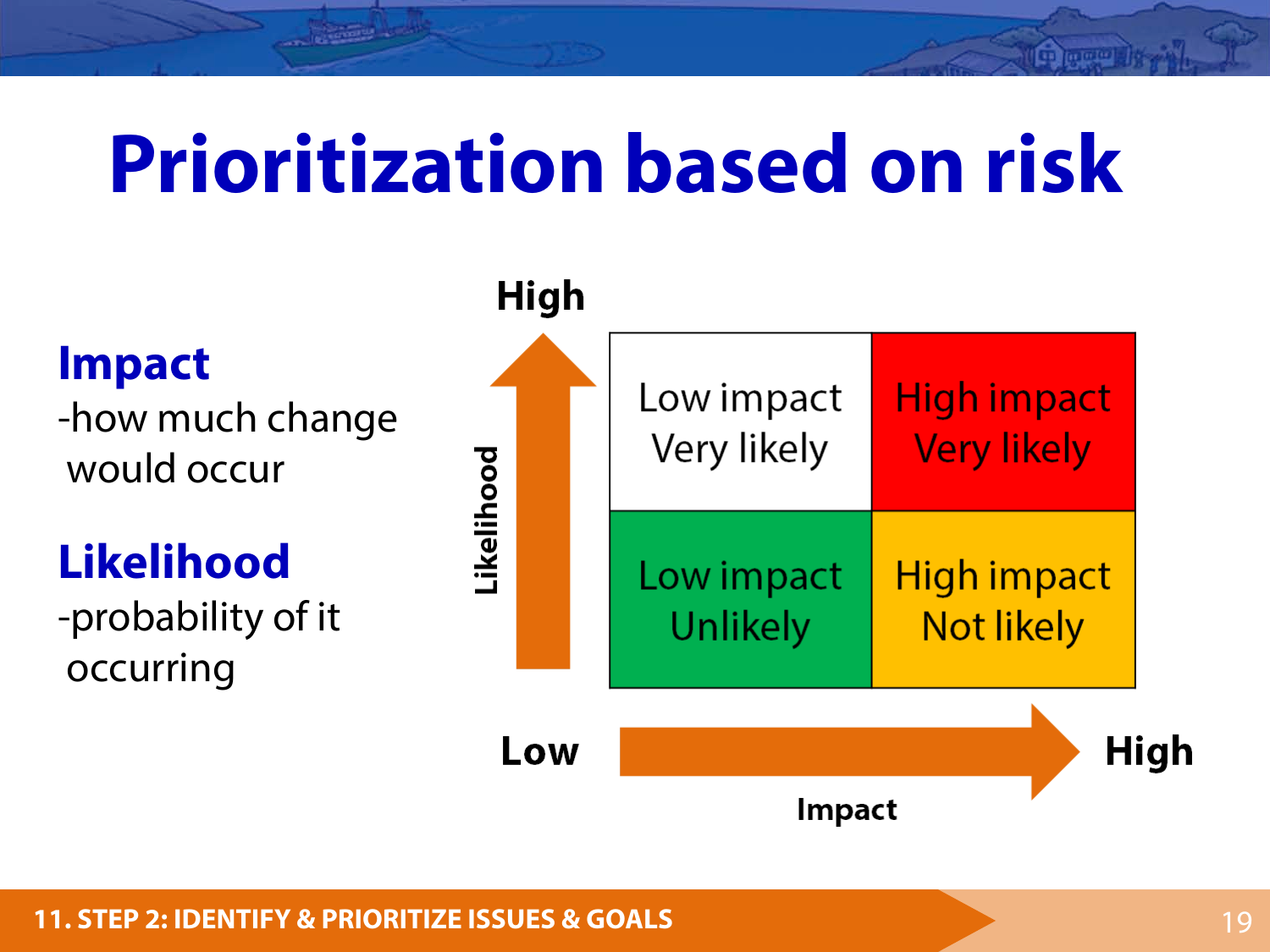### **In your groups**

**1. Take core problems (and causes) and plot them on a 2x2 risk matrix and then identify the ones that are high risk.** 

*Impact vs. likelihood (Hi/hi – Lo/lo)* 

**2. Take the Hi/hi risks problems and group them up under the 3 EAFM components**